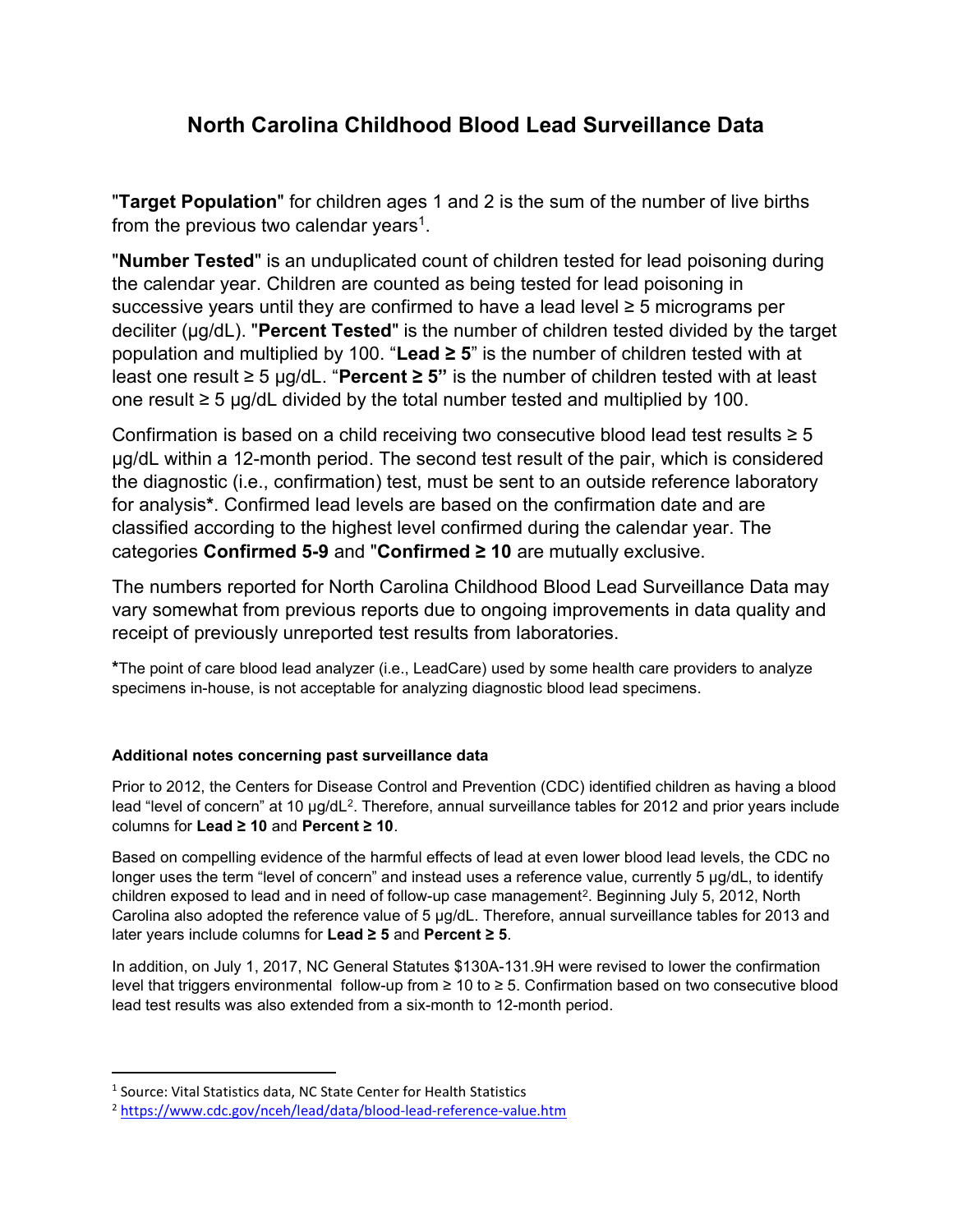|                   | Ages 1 and 2 Years Tested for Lead Poisoning | <b>Ages Birth to 6 Years</b>     |               |                         |                                   |               |                              |                                                 |
|-------------------|----------------------------------------------|----------------------------------|---------------|-------------------------|-----------------------------------|---------------|------------------------------|-------------------------------------------------|
|                   | <b>Target</b>                                | <b>Number</b><br>Percent<br>Lead |               | <b>Percent</b>          | <b>Number</b><br><b>Confirmed</b> |               |                              |                                                 |
| County            | Population*                                  | <b>Tested</b>                    | <b>Tested</b> | $\geq 5$                | $\geq 5$                          | <b>Tested</b> | $5-9$                        | $\geq 10$                                       |
| <b>ALAMANCE</b>   | 3,795                                        | 2,264                            | 59.7          | 30                      | 1.3                               | 2,456         | $\overline{7}$               |                                                 |
| <b>ALEXANDER</b>  | 720                                          | 471                              | 65.4          | 6                       | 1.3                               | 523           |                              |                                                 |
| <b>ALLEGHANY</b>  | 197                                          | 77                               | 39.1          | 1                       | 1.3                               | 90            |                              |                                                 |
| <b>ANSON</b>      | 522                                          | 175                              | 33.5          | 1                       | 0.6                               | 229           |                              |                                                 |
| <b>ASHE</b>       | 425                                          | 242                              | 56.9          | 4                       | 1.7                               | 302           | 1                            | $\mathbf 2$                                     |
| <b>AVERY</b>      | 258                                          | 149                              | 57.8          | $\overline{\mathbf{2}}$ | 1.3                               | 163           |                              |                                                 |
| <b>BEAUFORT</b>   | 901                                          | 706                              | 78.4          | 6                       | 0.8                               | 788           | $\mathbf 2$                  | 1                                               |
| <b>BERTIE</b>     | 361                                          | 256                              | 70.9          | 3                       | 1.2                               | 301           |                              |                                                 |
| <b>BLADEN</b>     | 658                                          | 521                              | 79.2          | 6                       | 1.2                               | 552           |                              |                                                 |
| <b>BRUNSWICK</b>  | 1,985                                        | 1,279                            | 64.4          | $\overline{7}$          | 0.5                               | 1,428         | $\boldsymbol{2}$             | $\mathbf 2$                                     |
| <b>BUNCOMBE</b>   | 4,987                                        | 3,246                            | 65.1          | 38                      | 1.2                               | 3,600         | 5                            | 1                                               |
| <b>BURKE</b>      | 1,827                                        | 1,323                            | 72.4          | 19                      | 1.4                               | 1,398         | 7                            | $\mathbf 2$                                     |
| <b>CABARRUS</b>   | 5,070                                        | 2,644                            | 52.1          | 29                      | 1.1                               | 2,907         | 5                            | $\overline{\mathbf{3}}$                         |
| <b>CALDWELL</b>   | 1,605                                        | 1,177                            | 73.3          | 14                      | 1.2                               | 1,294         |                              |                                                 |
|                   | 179                                          | 105                              | 58.7          |                         |                                   | 109           |                              |                                                 |
| <b>CAMDEN</b>     |                                              | 778                              | 69.9          |                         |                                   |               |                              |                                                 |
| <b>CARTERET</b>   | 1,113<br>407                                 | 261                              |               | 5<br>8                  | 0.6<br>3.1                        | 817<br>287    |                              |                                                 |
| <b>CASWELL</b>    |                                              |                                  | 64.1<br>69.3  | 16                      |                                   |               |                              |                                                 |
| <b>CATAWBA</b>    | 3,316                                        | 2,299                            |               |                         | 0.7                               | 2,530         | 4<br>$\overline{\mathbf{4}}$ | $\mathbf 2$                                     |
| <b>CHATHAM</b>    | 1,303                                        | 690                              | 53.0          | 14                      | 2.0                               | 744           |                              | $\mathbf 2$<br>1                                |
| <b>CHEROKEE</b>   | 478                                          | 290                              | 60.7          | 3                       | 1.0                               | 349           | 1                            |                                                 |
| <b>CHOWAN</b>     | 247                                          | 166                              | 67.2          | 4                       | 2.4                               | 175           |                              |                                                 |
| <b>CLAY</b>       | 190                                          | 117                              | 61.6          |                         |                                   | 140           |                              |                                                 |
| <b>CLEVELAND</b>  | 2,124                                        | 1,559                            | 73.4          | 17                      | 1.1                               | 2,093         | $\overline{\mathbf{7}}$      | $\mathbf 3$                                     |
| <b>COLUMBUS</b>   | 1,171                                        | 806                              | 68.8          | 8                       | 1.0                               | 985           | $\mathbf 2$                  |                                                 |
| <b>CRAVEN</b>     | 2,825                                        | 2,024                            | 71.6          | 12                      | 0.6                               | 2,238         | $\mathbf 3$                  | $\mathbf 2$                                     |
| <b>CUMBERLAND</b> | 10,952                                       | 4,448                            | 40.6          | 49                      | 1.1                               | 4,903         | 8                            | 3                                               |
| <b>CURRITUCK</b>  | 519                                          | 187                              | 36.0          | 1                       | 0.5                               | 199           |                              |                                                 |
| <b>DARE</b>       | 663                                          | 310                              | 46.8          | 3                       | 1.0                               | 317           |                              |                                                 |
| <b>DAVIDSON</b>   | 3,533                                        | 2,731                            | 77.3          | 36                      | 1.3                               | 2,893         | 6                            | 1                                               |
| <b>DAVIE</b>      | 789                                          | 566                              | 71.7          | 15                      | 2.7                               | 602           | 5                            | 1                                               |
| <b>DUPLIN</b>     | 1,359                                        | 934                              | 68.7          | 9                       | 1.0                               | 1,132         | 1                            |                                                 |
| <b>DURHAM</b>     | 8,528                                        | 4,126                            | 48.4          | 40                      | 1.0                               | 4,549         | 12                           | 3                                               |
| <b>EDGECOMBE</b>  | 1,198                                        | 855                              | 71.4          | 20                      | 2.3                               | 990           | $\sqrt{5}$                   | $\mathbf 2$                                     |
| <b>FORSYTH</b>    | 8,867                                        | 5,619                            | 63.4          | 87                      | 1.5                               | 5,975         | 24                           | 9                                               |
| <b>FRANKLIN</b>   | 1,402                                        | 924                              | 65.9          | 7                       | 0.8                               | 1,033         | 4                            | 1                                               |
| <b>GASTON</b>     | 5,112                                        | 2,250                            | 44.0          | 23                      | 1.0                               | 2,515         | 5                            |                                                 |
| <b>GATES</b>      | 211                                          | 120                              | 56.9          | $\mathbf 2$             | 1.7                               | 138           |                              | 1                                               |
| <b>GRAHAM</b>     | 162                                          | 115                              | 71.0          | 3                       | 2.6                               | 125           |                              |                                                 |
| <b>GRANVILLE</b>  | 1,169                                        | 729                              | 62.4          | 5                       | 0.7                               | 828           |                              | 1                                               |
| <b>GREENE</b>     | 412                                          | 347                              | 84.2          | 10                      | 2.9                               | 402           | 1                            |                                                 |
| <b>GUILFORD</b>   | 12,476                                       | 9,435                            | 75.6          | 101                     | 1.1                               | 10,150        | 16                           | 8                                               |
| <b>HALIFAX</b>    | 1,152                                        | 1,006                            | 87.3          | 29                      | 2.9                               | 1,087         | 5                            | $\mathbf 2$                                     |
| <b>HARNETT</b>    | 3,747                                        | 2,081                            | 55.5          | 48                      | 2.3                               | 2,458         | $\boldsymbol{9}$             |                                                 |
| <b>HAYWOOD</b>    | 1,233                                        | 837                              | 67.9          | 16                      | 1.9                               | 873           | 3                            |                                                 |
| <b>HENDERSON</b>  | 2,129                                        | 1,307                            | 61.4          | 15                      | 1.1                               | 1,497         | 10                           | $\begin{array}{c} 3 \\ 2 \\ 2 \\ 2 \end{array}$ |
| <b>HERTFORD</b>   | 453                                          | 304                              | 67.1          | 3                       | 1.0                               | 366           | 1                            |                                                 |
| <b>HOKE</b>       | 1,815                                        | 942                              | 51.9          | 14                      | 1.5                               | 1,059         | 3                            | $\mathbf{1}$                                    |
| <b>HYDE</b>       | 73                                           | 46                               | 63.0          | 1                       | 2.2                               | 51            |                              | 1                                               |
| <b>IREDELL</b>    | 3,781                                        | 1,888                            | 49.9          | 19                      | 1.0                               | 2,026         | 5                            | $\overline{\mathbf{2}}$                         |
| <b>JACKSON</b>    | 764                                          | 510                              | 66.8          | 4                       | 0.8                               | 540           |                              |                                                 |

JOHNSTON 4,654 2,530 54.4 22 0.9 2,872 6 2

## 2018 NORTH CAROLINA CHILDHOOD BLOOD LEAD SURVEILLANCE DATA, BY COUNTY

\*Target Population is based on the number of live births in 2016 and 2017 Prepared by Children's Environmental Health

Last updated 09/04/2020